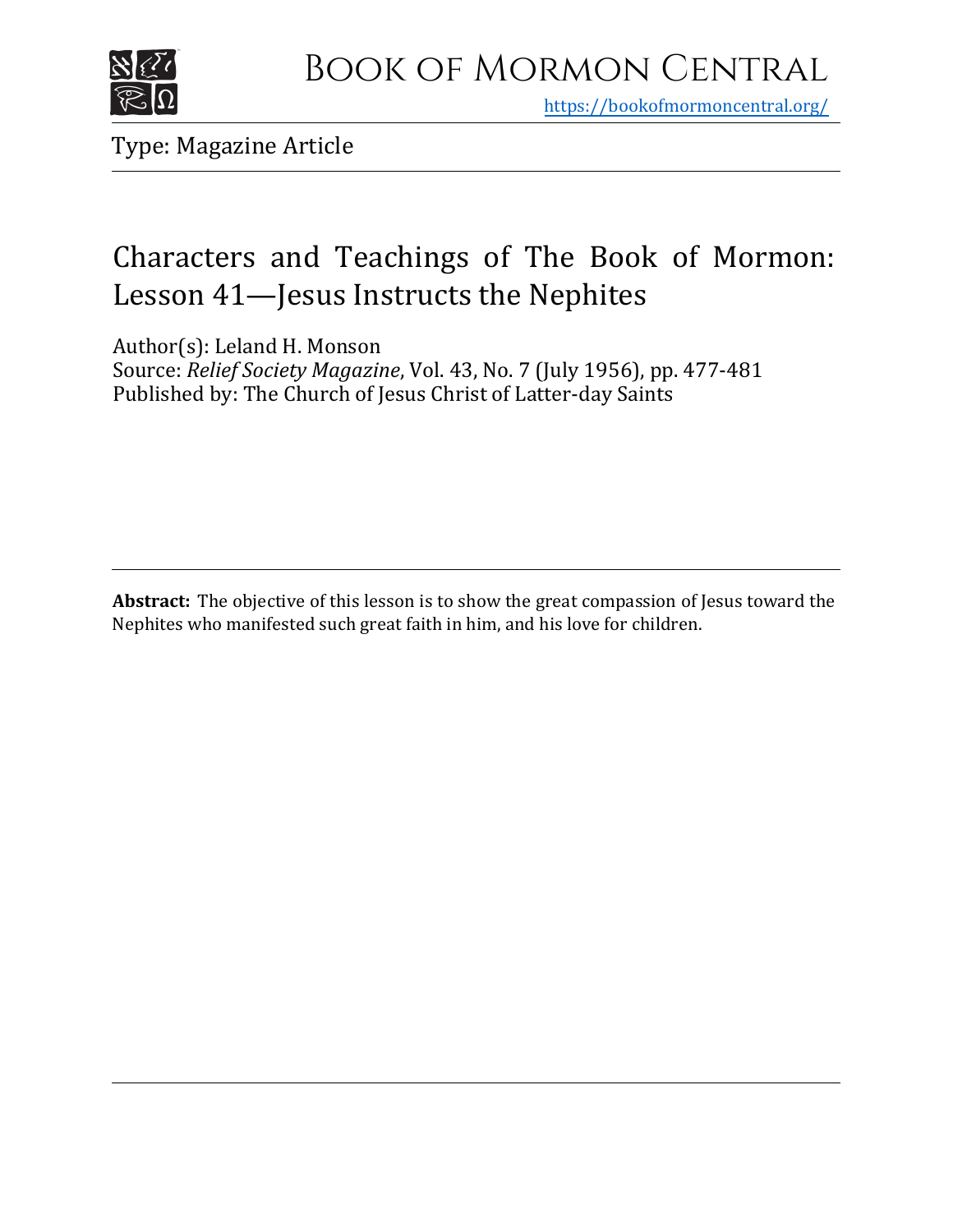# *¿Theology—*Characters and Teachings

of The Book of Mormon

**Lesson 41—Jesus Instructs the Nephites**

*Elder Leland H. Monson*

(Text: The Book of Mormon: <sup>3</sup> Nephi, chapters 15-21)

For Tuesday, October 2, 1956

Objective: To show the great compassion of Jesus toward the Nephites who manifested such great faith in him, and his love for children.

**VATHEN** Jesus appeared to the Nephites, God, the Eternal Father introduced him as his Son . . in whom I am well pleased. . ." (3 Nephi 11:7). For the Nephites and for us this reestablishes and reaffirms the divinity of Christ. As a God, not merely as a great moral teacher, he gave to the Nephites the Sermon on the Mount, which we studied last year. In this lesson we turn to other instructions which this divine Being, Christ our Redeemer, gave to the Nephites.

#### *The Law of Moses Superseded*

Christ told the Nephites that he had given to ancient Israel the Law of Moses and that now the law was fulfilled. He said, ". . . I have come to fulfil the law; therefore it hath an end"  $(3 \text{ Nephi } 15:5)$ . He asked that they live the new law which he had and would give unto them. "Behold," he said, "I am the law, and the light. Look unto me and endure to the end, and ye shall live  $\ldots$ " (3 Nephi 15:9).

### *The Sheep of Another Fold*

Jesus then told the Nephites that they, and the other lost tribes of Israel, had been separated from

 $\overline{\phantom{a}}$ 

those at Jerusalem because of the iniquity that existed among the Jews. He informed them that they were the sheep of another fold that he mentioned to the Jews.

And verily I say unto you, that ye are they of whom I said: Other sheep I have which are not of this fold; them also I must bring, and they shall hear my voice; and there shall be one fold, and one shepherd (3 Nephi 15:21).

He further told them that there was still another fold that should hear him (See  $3$  Nephi 16:1-3); and announced that he was going to visit them. (See  $\frac{1}{2}$  Nephi 17:4.) Jesus instructed the Nephites:

And I command you that ye shall write these sayings after I am gone, that if it so be that my people at Jerusalem, they who have seen me and been with me in my ministry, do not ask the Father in my name, that they may receive a knowledge of you by the Holy Ghost, and also of the other tribes whom they know not of, that these sayings which ye shall write shall be kept and shall be manifested unto the Gentiles, that through the fulness of the Gentiles, the remnant of their seed, who shall be scattered forth upon the face of the earth because of their unbelief, may be brought in, or may be brought to a knowledge of me, their Redeemer.

And then will I gather them in from the four quarters of the earth; and then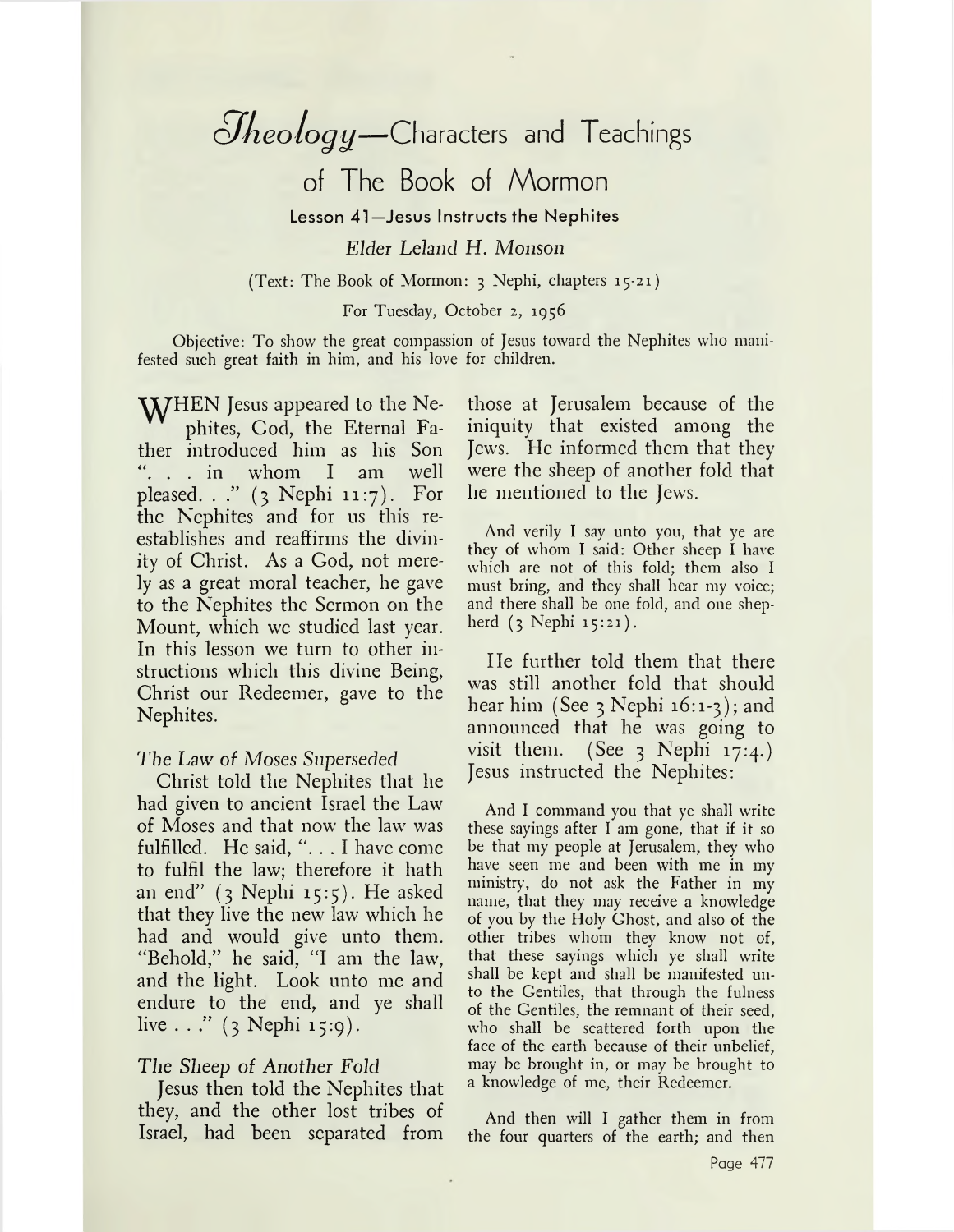will I fulfill the covenant which the Father hath made unto all the people of the house of Israel.

And blessed are the Gentiles, because of their belief in me, in and of the Holy Ghost, which witnesses unto them of me and of the Father.

Behold, because of their belief in me, saith the Father, and because of the unbelief of you, O house of Israel, in the latter day shall the truth come unto the Gentiles, that the fulness of these things shall be made known unto them (3 Nephi  $16:4-7$ ).

Jesus also said that the land was given to the Nephites, the seed of Joseph, for their inheritance:

Verily, verily, I say unto you, thus hath the Father commanded me — that I should give unto this people this land for their inheritance  $(3 \text{ Nephi } 16:16)$ .

The Savior then perceived that the people were weak and could not understand all the words which the Father had commanded him to speak to them at that time, so he counseled them to go to their homes and ". . . ponder upon the things which I have said, and ask of the Father, in my name, that ye may understand . .." (3 Nephi 17:3).

Jesus then said he must go to his Father and also to show himself to the lost tribes of Israel, but as he looked at the multitude, he saw they were in tears and their eyes seemed to implore him to stay with them a little longer.

### *Healing of the Sick*

The Savior spoke, ". . . Behold, my bowels are filled with compassion towards you" (3 Nephi 17:6), and he instructed them to bring any sick, lame, blind, halt, maimed, or otherwise afflicted to him.

And it came to pass that when he had thus spoken, all the multitude, with one accord, did go forth with their sick and their afflicted, and their lame, and with their blind, and with their dumb, and with all them that were afflicted in any manner and he did heal them every one as they were brought forth unto him.

And they did all, both they who had been healed and they who were whole, bow down at his feet, and did worship him; and as many as could come for the multitude did kiss his feet, insomuch that they did bathe his feet with their tears (3 Nephi 17:9-10).

Jesus then commanded them to bring their little children. He stood in the midst of them and commanded the multitude to kneel and he prayed mightily to the Father:

. . . and the things which he prayed cannot be written, and the multitude did bear record who heard him.

And after this manner do they bear record: The eye hath never seen, neither hath the ear heard, before, so great and marvelous things as we saw and heard Jesus speak unto the Father;

And no tongue can speak, neither can there be written by any man, neither can the hearts of men conceive so great and marvelous things as we both saw and heard Jesus speak; and no one can conceive of the joy which filled our souls at the time we heard him pray for us unto the Father  $(3 \text{ Nephi } 17:15-17)$ .

#### *Blessing Little Children*

The two thousand five hundred people who were assembled were overjoyed. When Jesus witnessed their great faith he told them his joy was full. As he spoke to them he wept, and ". . . took their little children, one by one, and blessed them, and prayed unto the Father for them. And when he had done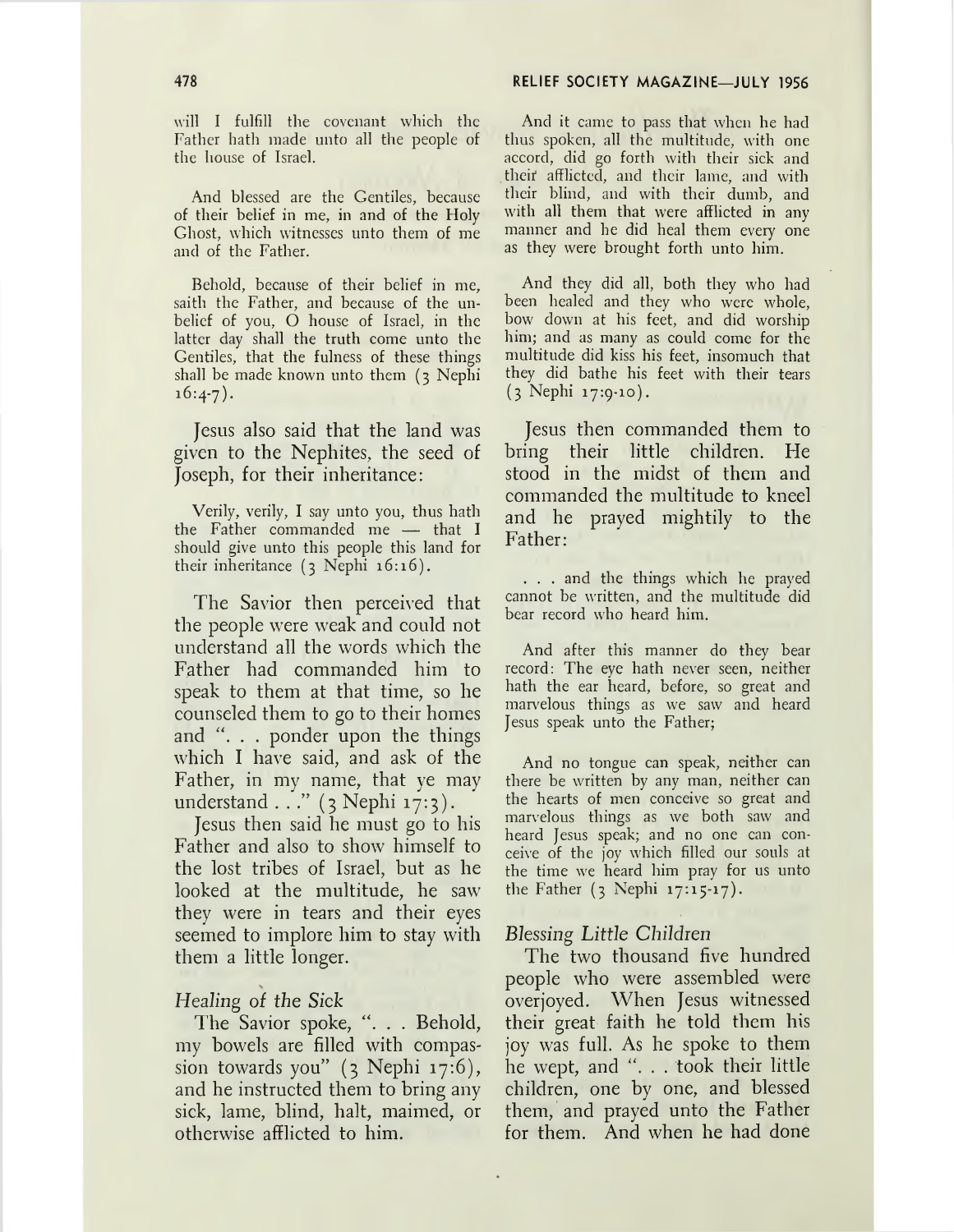this he wept again" (3 Nephi 17:21-22). The Savior then asked the multitude to look at their, little ones, and, as they looked, angels came down, and encircled the little children, and ministered unto them.

#### *Institution of Sacrament*

Jesus instituted the ordinance of the sacrament among the Nephites. The disciples were told that they must partake of the sacrament in remembrance of Christ'<sup>s</sup> body and blood that it should be a testimony unto the Father that they would always remember him. They were promised that if they would do this, his spirit would always be with them, and that it would show their willingness to do that which Jesus had commanded them.

Jesus instructed the Nephites to pray always, saying:

... ye must watch and pray always lest ye enter into temptation for Satan desireth to have you, that he may sift you as wheat (3 Nephi 18:18).

And as I have prayed among you even so shall ye pray in my church, among my people who do repent, and are baptized in my name. Behold I am the light; I have set an example for you (3 Nephi 18:16).

He instructed the disciples further that if a man is unworthy to partake of the sacrament he should be forbidden. However, he should not be cast out from among them, but be ministered to by them and be prayed for. Then, if he repents and is baptized, he should be received by them and be given the sacrament. If a man would not repent they were still to continue to minister to him in case he might return and. repent. Which, if he

did, and came to the Savior with full purpose of heart, the Savior would heal him and the people would be the means of bringing salvation to him. (See 3 Nephi 18:28-32.)

Jesus then ". . . touched with his hand . . ." (3 Nephi 18:36) the twelve disciples, giving them power to bestow the Holy Ghost. He then departed from them and ascended into heayen.

#### *Bestowal of Holy Ghost*

Word soon spread among the people that Jesus would appear on the next day. On that day, the twelve disciples appeared before the assembled group. The assembly was so large that it was divided into twelve groups, over each one of which a disciple presided. The disciples prayed that the Holy Ghost should be given unto them. . . Nephi went down into the water and was baptized .... And he baptized all those whom Jesus had chosen" (3 Nephi 19:11-12). When they came up out of the water ". . . the Holy Ghost did fall upon them  $\ldots$  " (3 Nephi 19:13). Angels came down and ministered to the disciples. While this was taking place ". . . Jesus came and stood in the midst and ministered unto them" (3 Nephi  $19:15$ .

Jesus went a short distance and prayed as follows:

Father, I thank thee that thou hast given the Holy Ghost unto these whom I have chosen; and it is because of their belief in me that I have chosen them out of the world.

Father, I pray thee that thou wilt give the Iloly Ghost unto all them that shall believe in their words.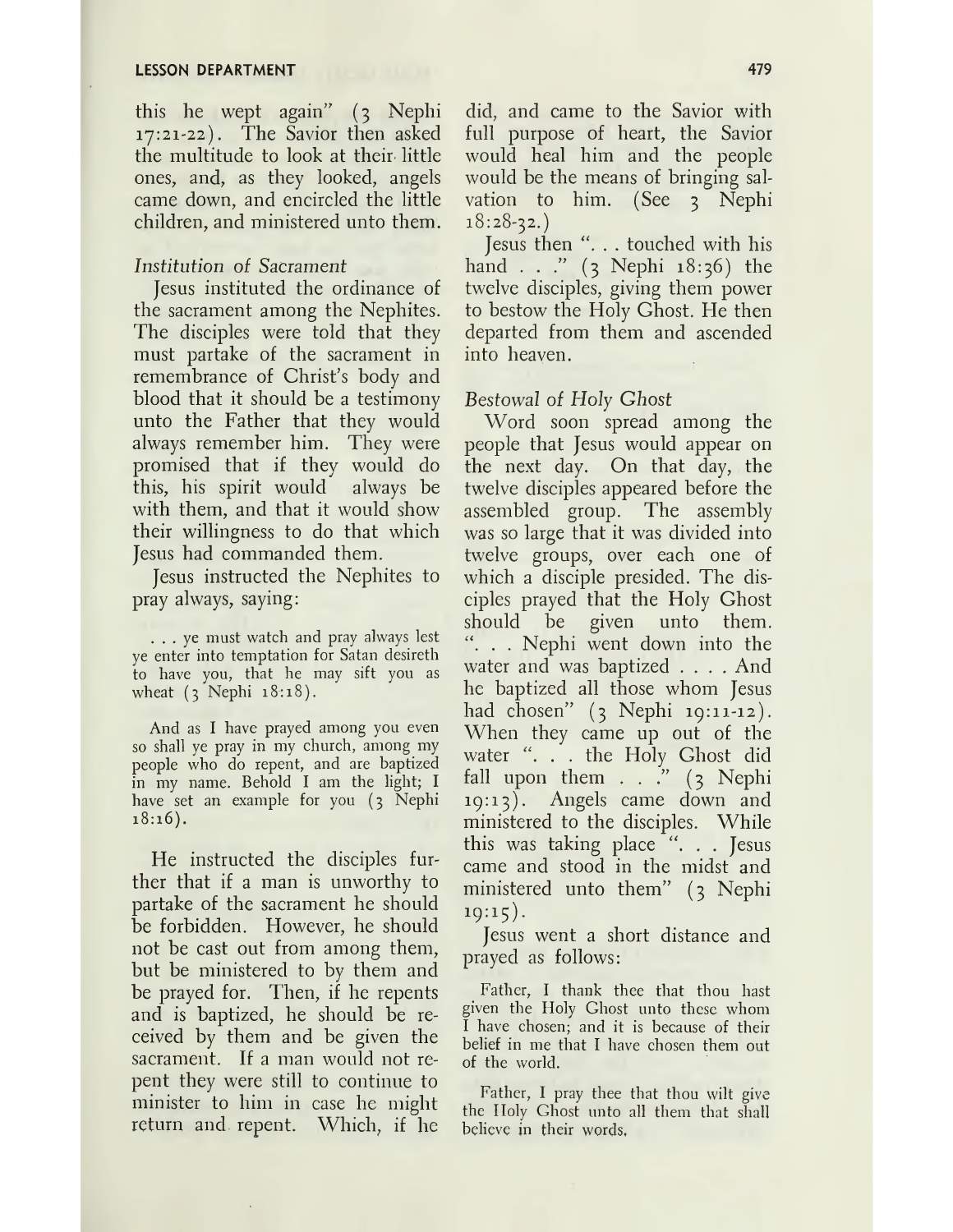Father, thou hast given them the Holy Ghost because they believe in me; and thou seest that they believe in me because thou hearest them, and they pray unto me; and they pray unto me because I am with them.

And now Father, I pray unto thee for them, and also for all those who shall believe on their words, that they may believe in me, that I may be in them as thou, Father, art in me, that we may be one (3 Nephi 19:20-23).

After Jesus had finished praying, he commended the disciples on their faith, saying:

... So great faith have <sup>I</sup> never seen among all the Jews; wherefore I could not show unto them so great miracles, because of their unbelief.

. . . there are none of them that have seen so great things as ye have seen; neither have they heard so great things as ye have heard  $(3 \text{ Nephi } 19:35.36)$ .

Jesus then commanded the multitude and the disciples to arise and cease praying, but he admonished them to pray always in their hearts.

Jesus miraculously provided the sacrament and:

... he brake bread again and blessed it, and gave to the disciples to eat.

And when they had eaten he commanded them that they should break bread, and give unto the multitude ... he also gave them wine to drink  $\ldots$  (3 Nephi  $20:3-5$ ).

#### The *Gospel in the Latter Days*

The Savior advised the Nephites that in the latter days the gospel should be preached to the Jews and that they would accept it. "Then," he said, "will the Father gather them together again, and give unto them Jerusalem for the land of their inheritance"  $(3 \text{ Nephi } 20:33)$ .

That the people of the latter days might be fully aware of the time when these events would occur, Jesus gave the Nephites the sign of the Father's work. ". . . this is the thing which I will give unto you for a sign," he said, "for verily I say unto you that when these things which I declare unto you, and which I shall declare unto you hereafter of myself, and by the power of the Holy Ghost which shall be given unto you of the Father, shall be made known unto the Gentiles that they may know concerning . . . this my people who shall be scattered by them  $\ldots$  it shall be a sign unto them, that they may know that the work of the Father hath already commenced unto the fulfilling of the covenant which he hath made unto the people who are of the house of Israel"  $(3 \text{ Nephi } 21:2, 7)$ .

Jesus further told the Nephites that a great work should be accomplished at that time and that there would be many who would not believe it ". . . although a man shall declare it unto them" (3 Nephi  $21:9$ .

Concerning the Gentiles in that day, Jesus said: "Yea, wo be unto the Gentiles except they repent. . ." (3 Nephi 21:14). On the other hand, he pointed out, if they would repent and ". . . hearken unto my words . . ." he would establish his church among them:

. . . and they shall come in unto the covenant and be numbered among this the remnant of Jacob, unto whom I have given this land for their inheritance (3 Nephi 21:22).

Jesus was deeply concerned over the Gentiles and the Jews of the last days when the record of the Ne-